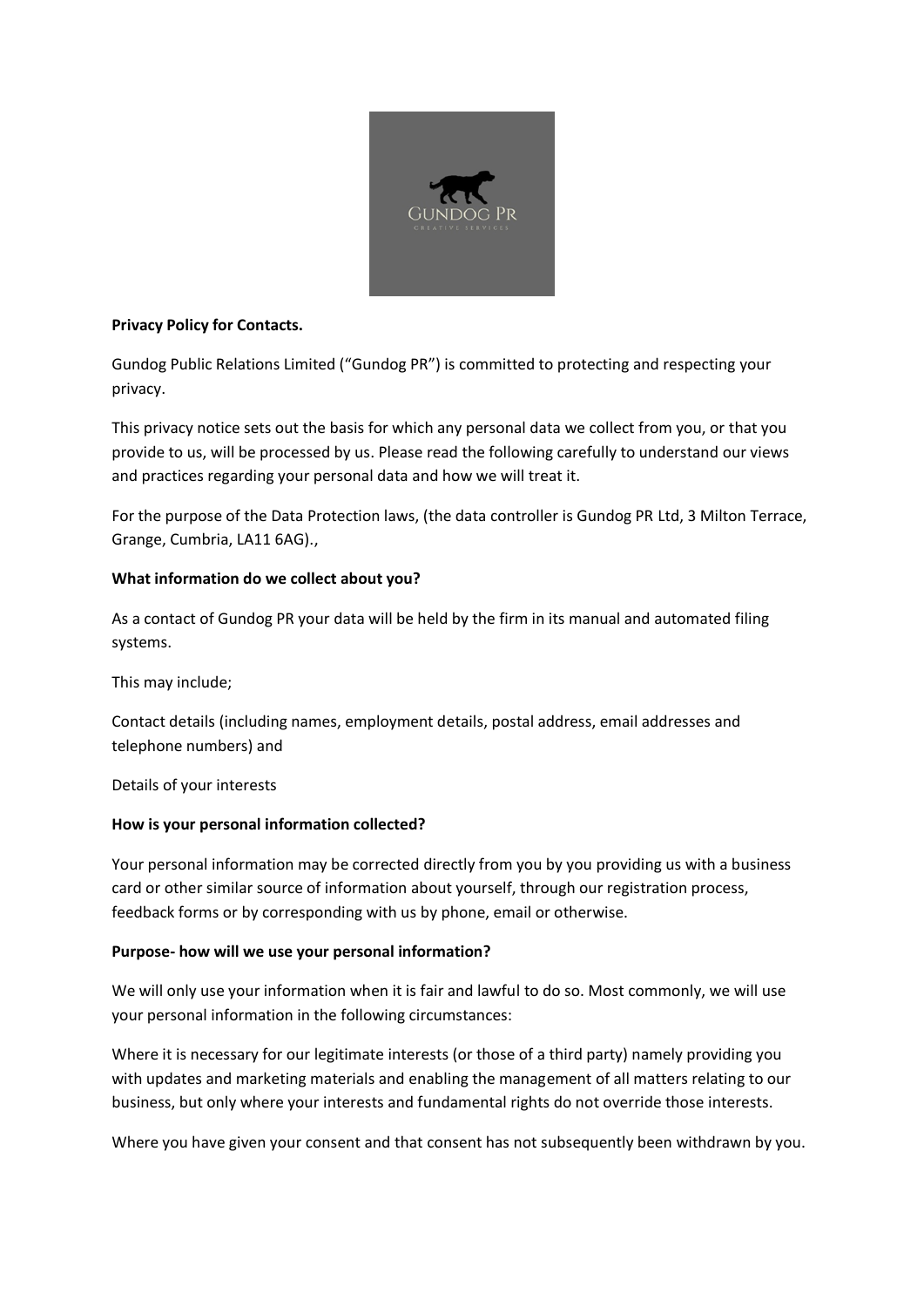We may also use your personal information in the following circumstances, which are likely to be rare:

Where we need to protect your interests (or someone's interests).

Where it is needed in the public interest.

#### **The situations where we will process your personal data are listed below:**

To provide you with information about our services;

To provide you with updates about the marketplace and other topics that may be of interest to you;

To invite you to events or seminars that may be of interest to you;

For marketing and advertising purposes.

#### **Disclosure of data.**

We may share your personal information with third parties (including business partners, suppliers and sub-contractors), regulatory bodies or any member of our group, which means our subsidiaries, our ultimate holding company and its subsidiaries, as defined in section 1159 of the UK Companies Act 2006, where this is reasonably necessary, for the purposes set out in the policy.

We may disclose your personal information to third parties:

In the event that we sell or buy any business or assets, in which case we may disclose your personal data to the prospective seller or buyer of such business or assets.

If Gundog PR or substantially all of its assets are acquired by a third party, in which case personal data held by it about its customers will be one of the transferred assets.

If we are under a duty to disclose or share your personal data in order to comply with any legal obligation, or in order to enforce or apply our terms of business and other agreements from time to time; or to protect the rights, property, or safety of Gundog PR, our clients, and others. This includes exchanging information with other companies and organisation for the purposes of fraud protection and credit risk reduction.

# **Transfer and storage of data outside the EU.**

The personal information you provide to us may be transferred and stored outside of the European Economic Area ("EEA") for the purposes of things such as carrying out administration, the fulfilment of your order, the processing of your payment details and the provision of support services. Any personal information transferred will receive an adequate level of protection as required by the Data Protection laws. Third parties will only process your personal information on our instructions and I the agreement that the information is kept secure and confidential.

Any personal information transferred will receive an adequate level of protection as required by the Data Protection laws. Where any transfer is made to a country outside of the EEA and the European Commission has not made an adequacy decision in relation to the laws of that country we will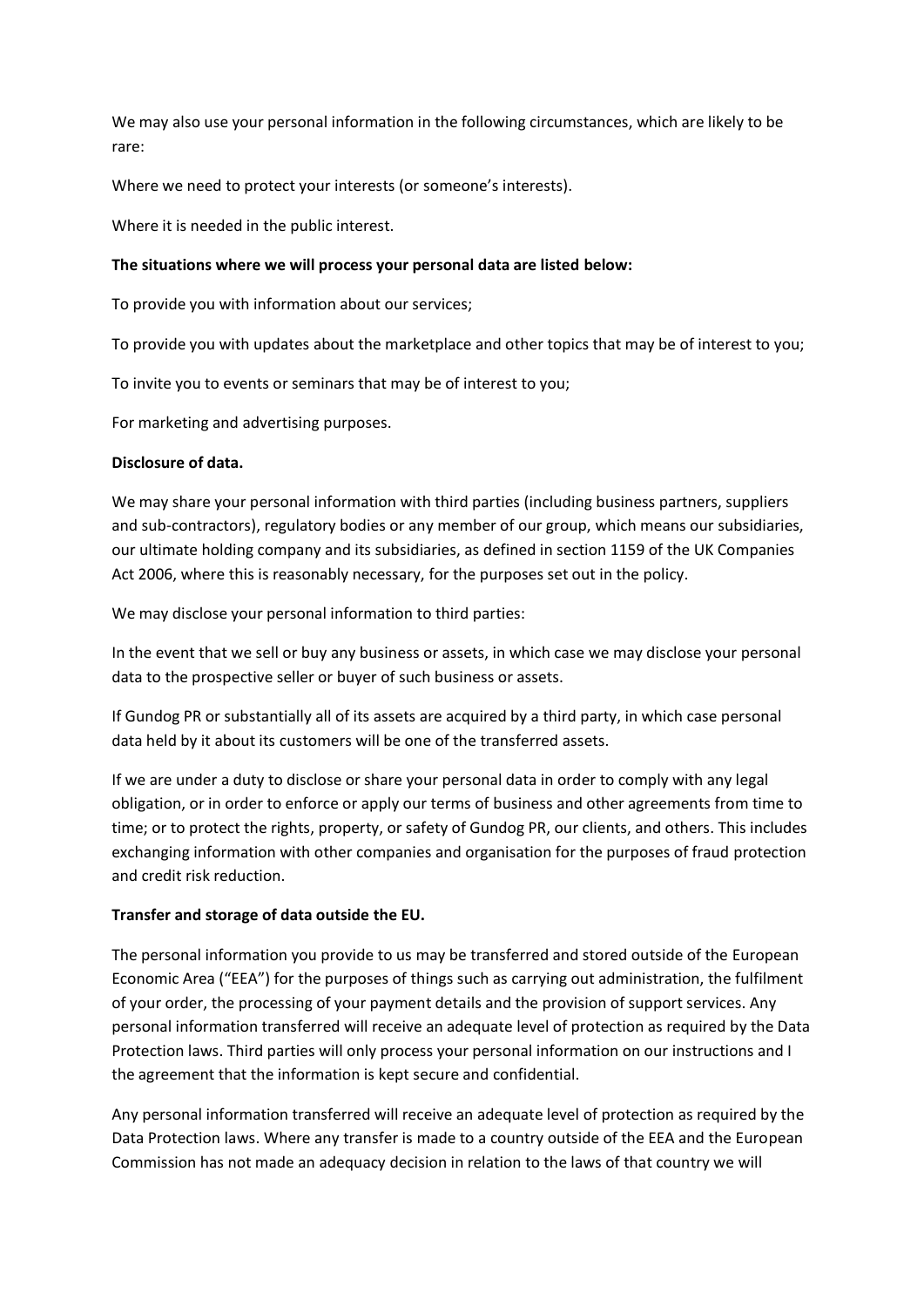ensure that appropriate safeguards are in place prior to any transfer of your data. Those safeguards are likely to consist of either the use of standard data protection clauses adopted or approved by the European Commission or transfer to a US based recipient which is a member of the EU-US Privacy Shield self-certification arrangement or an equivalent regime.

#### **Data Subject Rights.**

Under certain circumstances, you have the right to:

Access your information.

You are entitled to request access to the information we hold about you (known as a 'data subject access request'). You are entitled to receive a copy of the personal information we hold about you and to check that it is being lawfully processed.

Correct your information.

If the information we hold for you is incomplete or incorrect, you have the right to request a correction.

#### Request erasure.

Where there are no reasons for continuing the processing of your personal information, you are able to request the removal or deletion of the personal information.

Object to processing.

Where the firm relies on legitimate interest for the processing of your personal information, or for the purposes of direct marketing, you have the right to object to the processing.

Request the restriction of processing.

You are entitled to request for a suspension for the processing of your personal information, for example, if you are awaiting the reasons for the processing of the information or require us to establish its accuracy.

Transfer your personal information.

You are able to request the transfer of your personal information to another party.

It is important that the personal information we hold for you is accurate and up to date. If you would like to review, verify, correct or request erasure of your personal information, object to the processing of your personal data or request that we transfer a copy of your personal information to another party, please contact; [info@gundogpr.co.uk](mailto:info@gundogpr.co.uk)

#### **No fee.**

These rights are available to you at no cost; however we may charge a reasonable fee where a request is deemed to be excessive or unfounded. In such circumstances, we may otherwise refuse to comply with the request.